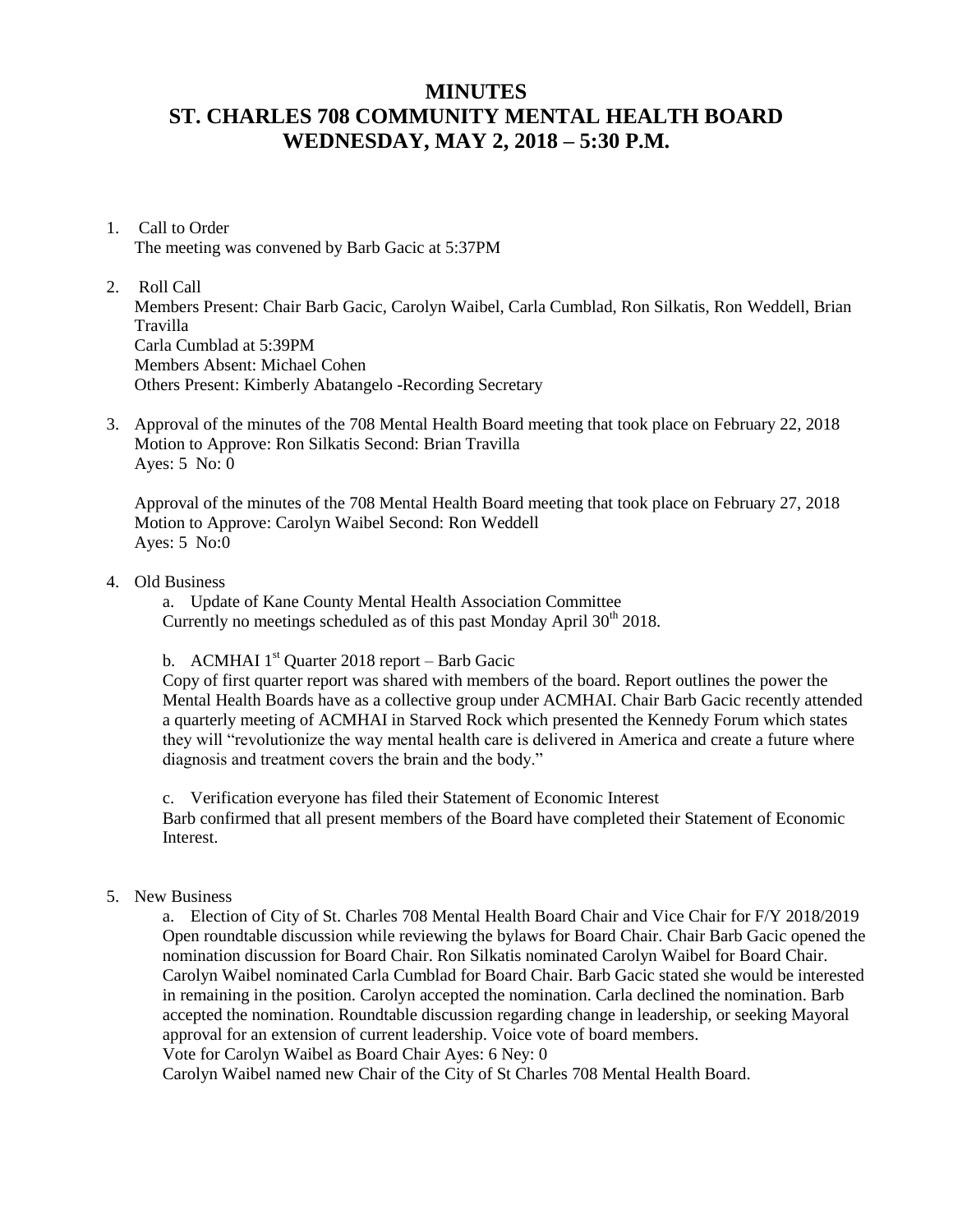708 Mental Health Board May 2, 2018 Page 2

> Open roundtable discussion for Vice Chair. Carla Cumblad nominated Ron Weddell. Carolyn Waibel nominated Carla Cumblad. Ron Weddell accepted nomination. Carla Cumblad accepted the nomination.

Voice vote for Ron Weddell as Vice Chair Ayes: 6 Ney:0.

Ron Weddell voted as new Vice Chair for the City of St Charles 708 Mental Health Board.

b. Review of this year's Application process  $\⊂>$  recommendations for changes/modifications Barb discussed appointment of a subcommittee for the application process.

- Roundtable discussion about use of rubric for next year's applications and subsequent allocation decisions.
- Recommendation was made for the addition of emergency contact information for agency representatives should they be unable to attend the presentation meeting as scheduled.
- Roundtable discussion regarding potential recommendation of change requiring agency applicants/recipients to be non-profit organizations.
- Roundtable discussion about documenting number of St Charles residents served on the application.
- Recommendation was made to add a footer to the bottom of the page as well as a space for a printed name of who prepared the grant versus signature only.
- Recommendation was made to add a line for who would be presenting information at the Bidders Meeting as it may be different from the individual who completed the application.
- Roundtable discussion about how extensive the requirement for the budget analysis should be on applications.
- Roundtable discussion of Board Members to potentially attend site visits throughout the year to review priorities as noted on the application. This topic to be added to the agenda for further discussion at next meeting.
- c. Recommendations for changes/modifications to Scoring Rubric
	- Roundtable discussion of specific criteria on the rubric for next year's application; or perhaps a change in definition of how the rubric is used by the Board.
	- Recommendation was made to add definitions of what each section of the rubric is seeking.
	- Recommendation was made to add a line for who would be presenting information at the Bidders Meeting as it may be different from the individual who completed the application.
	- Recommendation was made to add a line item to the rubric as to how well the presenter could answer questions from the Board during the Bidders Meeting.
- d. Appointment of Application/Rubric Sub-committee

Barb recommended Ron Weddell, Carla Cumblad and Michael Cohen to this subcommittee.

- e. The City Council Government Operations presentations for agencies receiving over \$25,000 is scheduled for Monday, June  $18<sup>th</sup>$ . Barb Gacic and Carolyn Waibel will attend to present information.
- d. Additional Items

Discussion of final Tax Extension Detail Report. Roundtable discussion of final funds available for disbursement which included additional funding of \$7,500, for which options to disburse this year or hold in reserve for next year was discussed. It was recommended by Ron Weddell, and second by Brian Travilla to retain the funds for next year.

Voice vote to retain the funds for disbursement next year: Ayes: 6 Ney: 0 Funds will be retained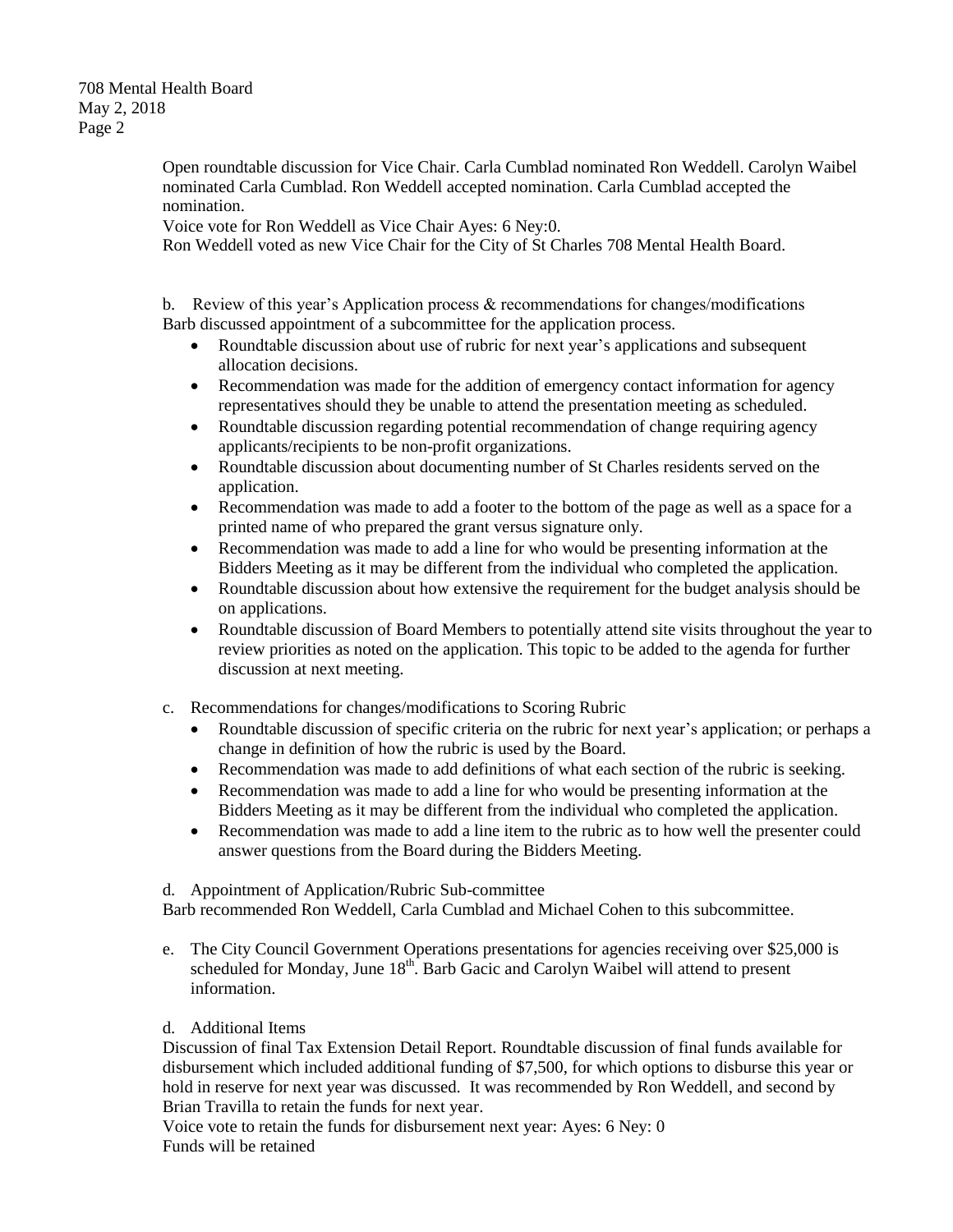708 Mental Health Board May 2, 2018 Page 3

Ron Weddell left the meeting at 7:18M

Barb met with two potential new 708 Board Members as recommended from Mayor Rogina that may be held in reserve for future open seats.

e. Adjourn Motion to adjourn: Carolyn Waibel Second: Ron Silkatis All in favor Aye: 5 No: 0 Meeting was adjourned at 7:28PM

## *ADA Compliance*

Any individual with a disability requesting a reasonable accommodation in order to participate in a public meeting Should contact the ADA Coordinator, Jennifer McMahon, at least 48 hours in advance to the scheduled meeting. The ADA Coordinator can be reached in person at 2 East Main Street, St. Charles, IL, via telephone at (630) 377 4446 or 800 526 0844 (TDD), or via e-mail at [jmcmahon@stcharlesil.gov.](mailto:jmcmahon@stcharlesil.gov) Every effort will be made to allow for